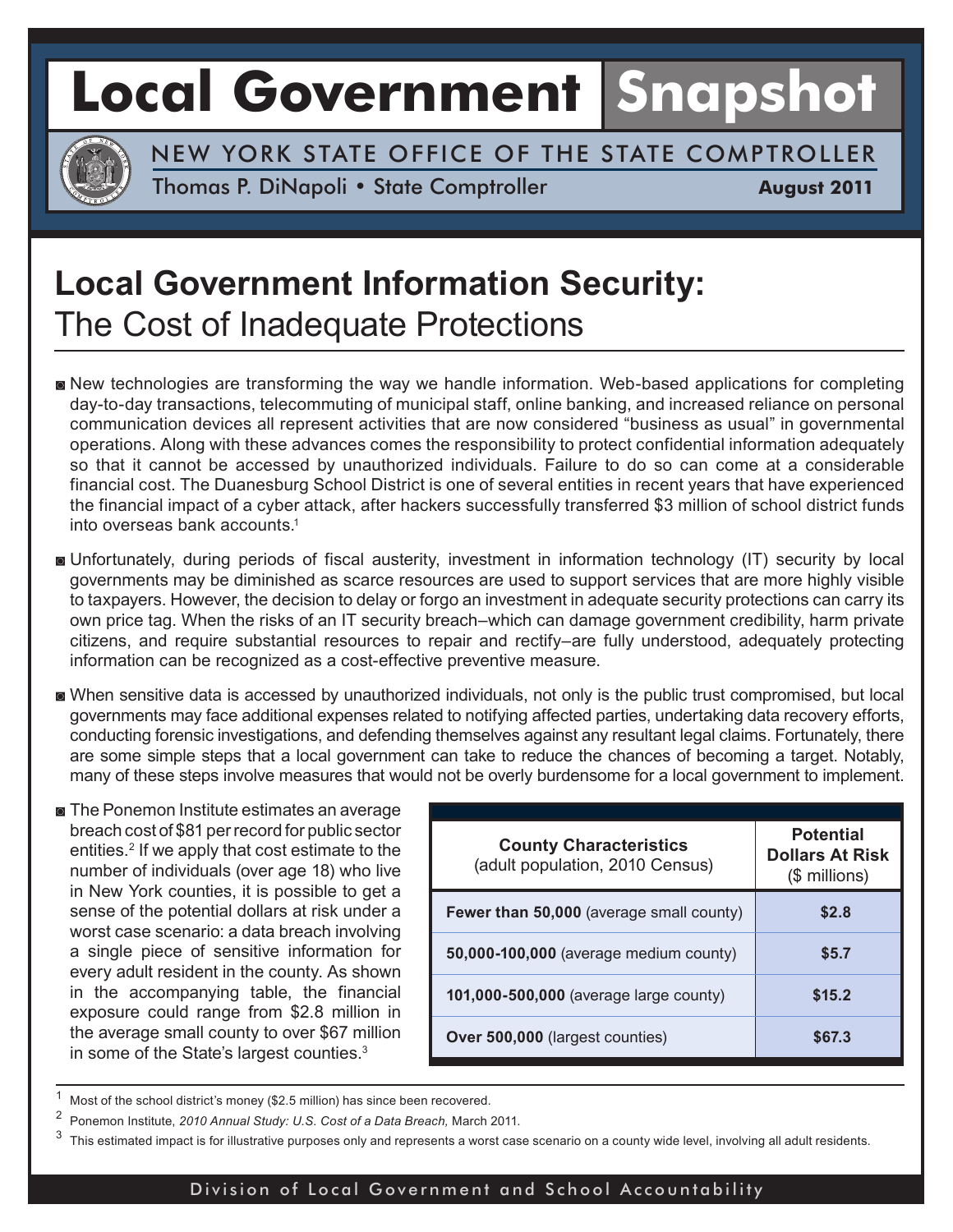### **Security Breaches4 on the Rise**

- New York State Technology Law Section 208(8) requires counties, cities, towns, villages, and other local agencies to adopt a breach notification policy. And, in December 2005, a law went into effect requiring municipalities to notify the Office of Cyber Security (OCS), The New York State Attorney General's Office and the State Consumer Protection Board when a breach occurs. As of May 2011, there have been 20 reported incidents related to a local government, BOCES or school district since the law went into effect.
- Nationwide, there has been a 48 percent increase in breach incidents since 2007.<sup>5</sup> Records by Identity Theft Resource Center (ITRC) indicate that there were 662 data breaches in 2010, 104 of which (15.7 percent) were classified as government or military breaches. According to the ITRC, breach incidents are underreported and lack transparency.
- **The level and type of risk to a local** government may vary depending on its size. Large municipalities are more vulnerable because of the sheer volume of information they maintain and collect on a daily basis. Smaller municipalities are also at risk because they might not have the proper IT system or because they lack access to IT professionals who can guide them in proper network management and security. Regardless of how big or small an organization is, municipal employees who keep work-related data on a home computer, or who access work resources remotely from a personal device, present a major risk.



<sup>4</sup> A data breach is an incident in which sensitive, protected or confidential data has potentially been viewed, stolen or used by an unauthorized individual.

<sup>5</sup> Collins, Hilton, "Stats Suggest Breach Reporting Should be Mandatory", Government Technology Magazine, January 19, 2011.

### New York State Office of the State Comptroller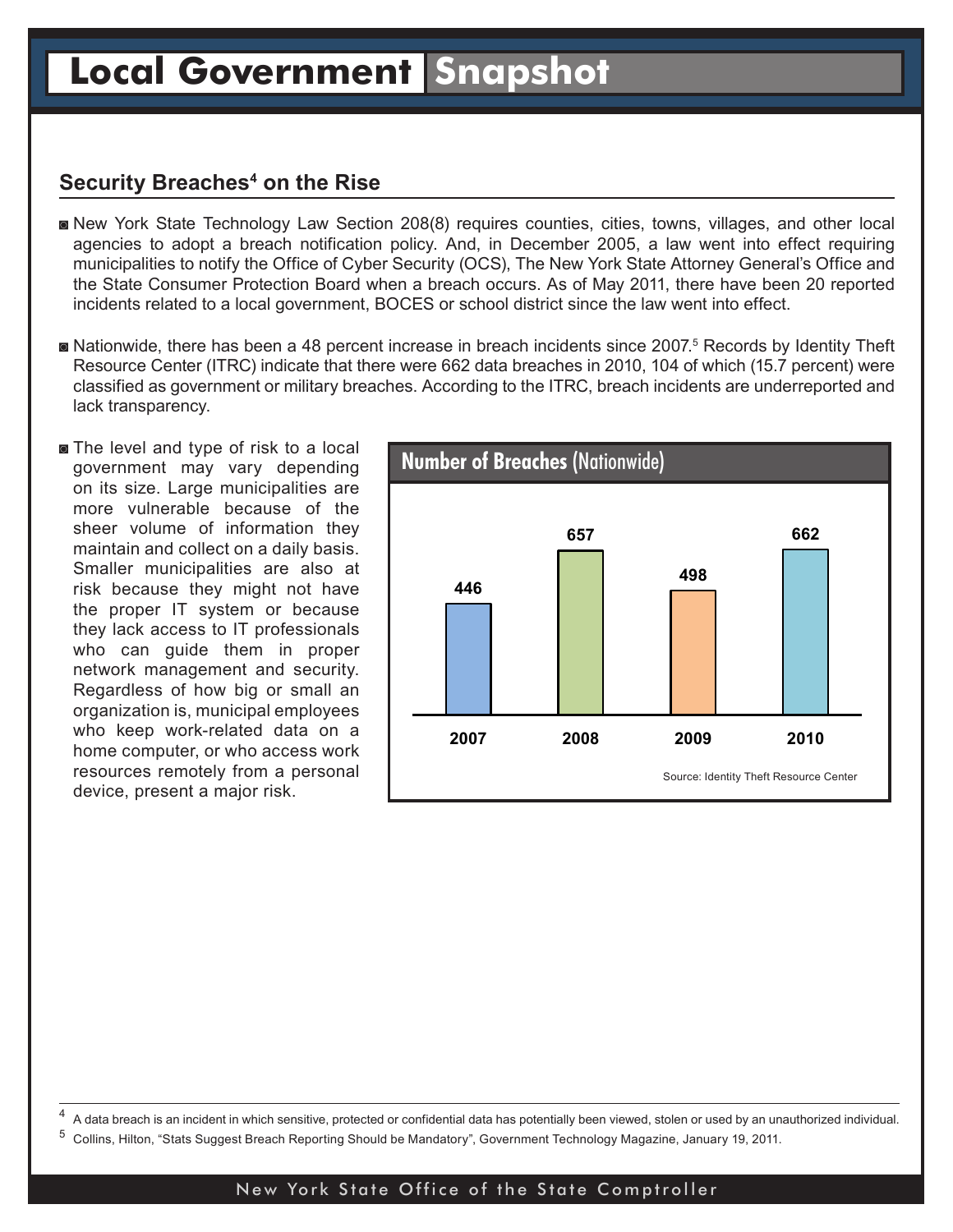## **Local Government Snapshot**

### **In the News**

- In the Town of LeRoy, the FBI was called in to investigate when the Town began experiencing difficulties with computers dropping off a network that was connected to the statewide criminal justice and motor vehicle systems. Illegal software was found on the computer which was later traced back to The Netherlands. The intruder was a 14-year-old who was using the network for illegal Internet games. Financial information from local businesses was also accessible on the network. It was determined that the Town lacked a firewall for Internet and network connections. The cost of the repairs, upgrades and training totaled \$80,000.<sup>6</sup>
- **The Town of Pittsford, discovered that someone had logged into their online commercial banking account** and wired \$139,000 through various places in the United States and internationally. The FBI is investigating the incident and \$4,800 has already been recovered.<sup>7</sup> The theft occurred even though firewalls and antivirus software were in place at the time of the incident, both of which may have been bypassed through exploitation of an internal user directly through email or some other social media attack.
- A 16-year-old sophomore at Shenendehowa High School in Clifton Park, was charged with unauthorized use of a computer and third-degree identity theft after he was caught hacking into the school's computer system for the second time in less than a year. He had previously been caught hacking into the system and accessing personal information about school employees.
- Several Fayetteville-Manlius High School students allegedly tampered with the school's computer and changed their grades by using a piece of spyware equipment known as a keylogger. The school's network is the same one used in nearly 50 school districts across Central New York. School officials estimated the cost to the District to be more than \$8,000.<sup>8</sup>
- Not all data breaches are the result of malicious intent. The Town Clerk in Eastchester mistakenly included social security numbers in a Freedom of Information Law request made by The Journal News. The newspaper made the request for employee names and payroll as part of story on government and school district salaries.

#### New York State Office of the State Comptroller

Presentation by Shelley Stein, Supervisor of the Town of LeRoy, "Now That We Know What We're Supposed to Do, How Are We Going to Do It?", New York State Office of Cyber Security Conference (2007).

Lamothe Jr., Ernst, "Hacker Steals \$139,000 from Town of Pittsford Account", Democrat and Chronicle, June 15, 2011.

<sup>8</sup> www.nyssba.org/index.php?src=news&refno=235&category=On%20Board%20Online%20Feb%2025%202008